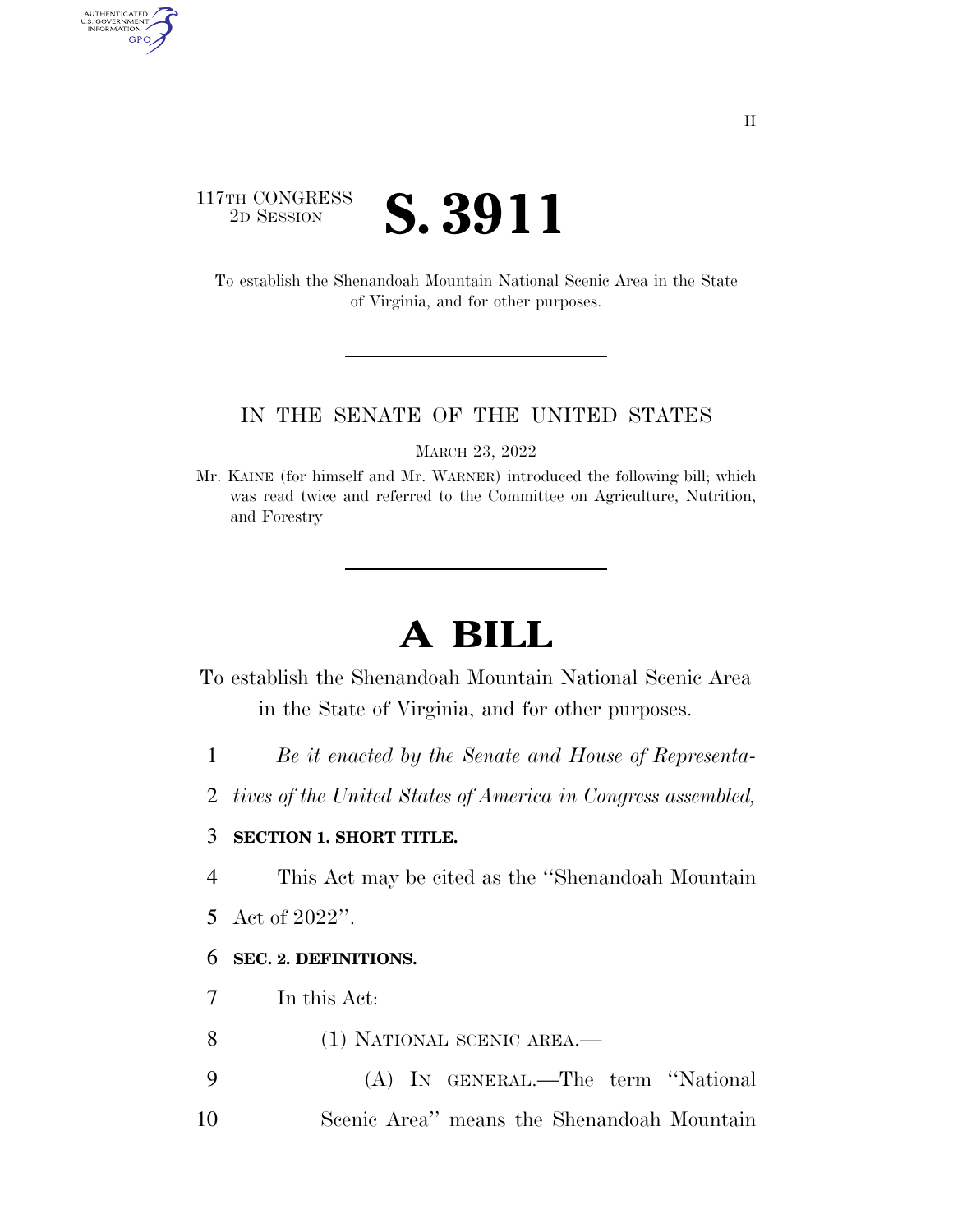| $\mathbf{1}$   | National Scenic Area established by section             |
|----------------|---------------------------------------------------------|
| $\overline{2}$ | $3(a)$ .                                                |
| 3              | (B) INCLUSIONS.—The term "National                      |
| $\overline{4}$ | Scenic Area'' includes—                                 |
| 5              | (i) any National Forest System land                     |
| 6              | within the boundary of the National Scenic              |
| 7              | Area that is administered as part of the                |
| 8              | National Scenic Area; and                               |
| 9              | (ii) any National Forest System land                    |
| 10             | embedded in the National Scenic Area that               |
| 11             | is administered as a component of the Na-               |
| 12             | tional Wilderness Preservation System                   |
| 13             | under the amendments made by section 4.                 |
| 14             | (2) SECRETARY.—The term "Secretary" means               |
| 15             | the Secretary of Agriculture, acting through the        |
| 16             | Chief of the Forest Service.                            |
| 17             | (3) STATE.—The term "State" means the State             |
| 18             | of Virginia.                                            |
| 19             | (4) WILDERNESS AREA.—The term "Wilderness"              |
| <b>20</b>      | Area" means a wilderness area designated by para-       |
| 21             | graphs $(21)$ through $(25)$ of section 1 of Public Law |
| 22             | 100–326 (16 U.S.C. 1132 note; 102 Stat. 584; 114        |
| 23             | Stat. 2057; 123 Stat. 1002) (as added by section 4).    |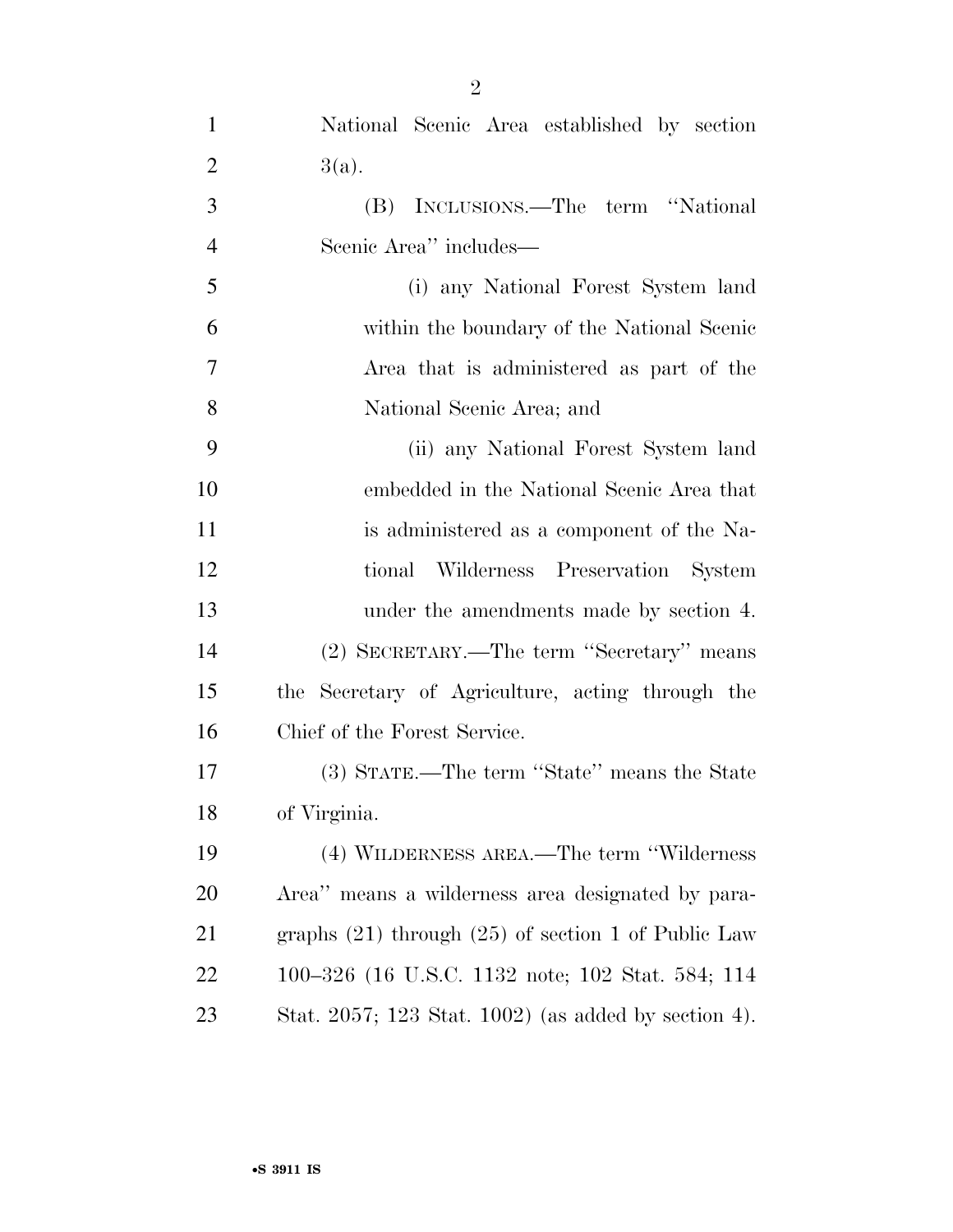(a) ESTABLISHMENT.—Subject to valid existing rights, there is established the Shenandoah Mountain Na- tional Scenic Area, consisting of approximately 92,449 acres of National Forest System land in the George Wash- ington National Forest, as generally depicted on the map 8 filed under section  $5(a)(1)$ .

 (b) PURPOSES.—The purposes of the National Scenic Area are—

 (1) to ensure the protection and preservation of the scenic quality, water quality, natural characteris- tics, and water resources of the National Scenic Area;

 (2) to protect wildlife, fish, and plant habitat in 16 the National Scenic Area;

 (3) to protect outstanding natural biological values and habitat for plant and animal species along the Shenandoah Mountain crest above 3,000 feet elevation, including the Cow Knob salamander;

 (4) to protect forests in the National Scenic Area that may develop characteristics of old-growth forests;

 (5) to protect the Wilderness Areas; and (6) to provide for a variety of, and improve ex-

•**S 3911 IS** isting, recreation opportunities in the National Sce-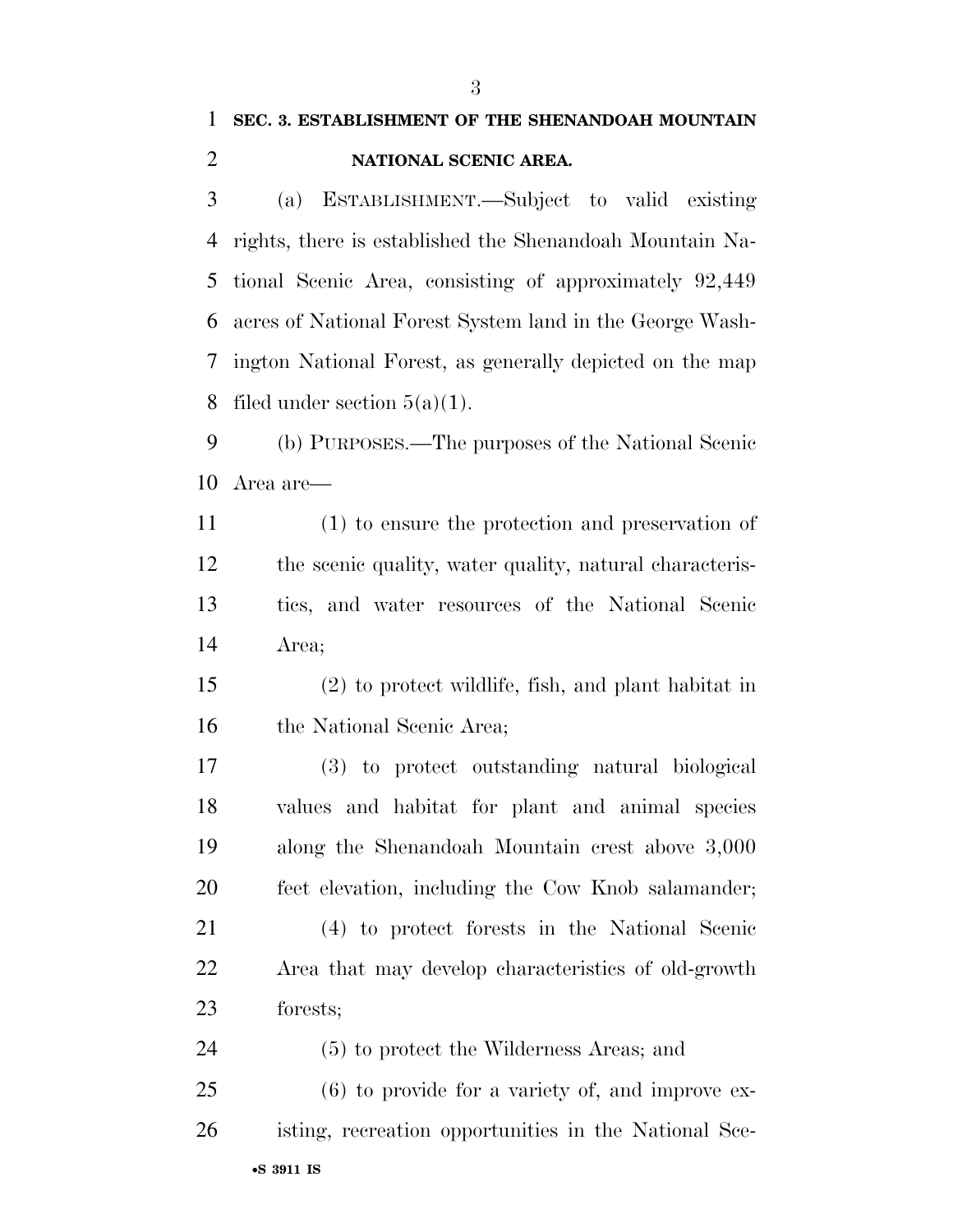| $\mathbf{1}$   | nic Area in a manner consistent with the purposes      |
|----------------|--------------------------------------------------------|
| $\overline{2}$ | of the National Scenic Area described in paragraphs    |
| 3              | $(1)$ through $(5)$ .                                  |
| 4              | (c) ADMINISTRATION.—                                   |
| 5              | (1) IN GENERAL.—Except as provided in para-            |
| 6              | graph $(2)$ , the Secretary shall administer the Na-   |
| $\overline{7}$ | tional Scenic Area in accordance with—                 |
| 8              | $(A)$ this section; and                                |
| 9              | (B) the laws (including regulations) gen-              |
| 10             | erally applicable to the National Forest System.       |
| 11             | EXCEPTION.—Subject to valid existing<br>(2)            |
| 12             | rights, the Secretary shall administer the Wilderness  |
| 13             | Areas in accordance with the Wilderness Act (16)       |
| 14             | U.S.C. 1131 et seq.) and any other laws applicable     |
| 15             | to the Wilderness Areas, except that any reference     |
| 16             | in that Act to the effective date of that Act shall be |
| 17             | considered to be a reference to the date of enact-     |
| 18             | ment of this Act for purposes of administering the     |
| 19             | Wilderness Areas.                                      |
| 20             | $(3)$ EFFECT; CONFLICTS.—                              |
| 21             | (A) EFFECT.—The establishment of the                   |
| 22             | National Scenic Area shall not affect the ad-          |
| 23             | ministration of the Wilderness Areas.                  |
| 24             | (B) CONFLICTS.—In the case of any con-                 |
| 25             | flict between the laws applicable to the Wilder-       |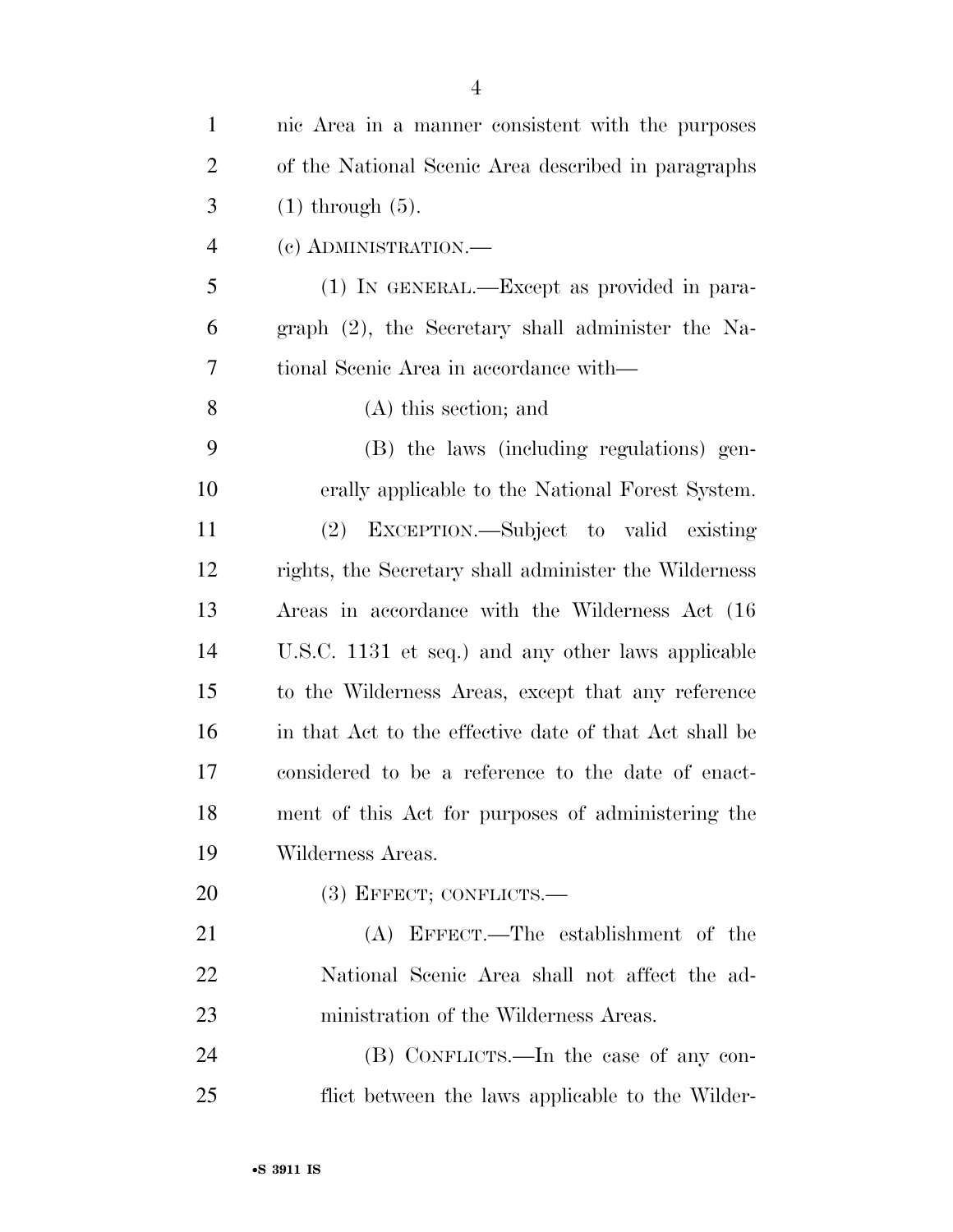| $\mathbf{1}$   | ness Areas, the Wilderness Act (16 U.S.C.              |
|----------------|--------------------------------------------------------|
| $\overline{2}$ | $1131$ et seq.) shall control.                         |
| 3              | $(4)$ No buffer zones.—                                |
| $\overline{4}$ | (A) IN GENERAL.—Nothing in this section                |
| 5              | creates a protective perimeter or buffer zone          |
| 6              | around the National Scenic Area or a Wilder-           |
| 7              | ness Area.                                             |
| 8              | (B) ACTIVITIES OUTSIDE NATIONAL SCE-                   |
| 9              | NIC AREA OR WILDERNESS AREAS.—The fact                 |
| 10             | that an activity or use on land outside the Na-        |
| 11             | tional Scenic Area or a Wilderness Area can be         |
| 12             | seen or heard within the National Scenic Area          |
| 13             | or Wilderness Area shall not preclude the activ-       |
| 14             | ity or use outside the boundaries of the Na-           |
| 15             | tional Scenic Area or Wilderness Area.                 |
| 16             | (d) RECREATIONAL USES.—                                |
| 17             | (1) IN GENERAL.—Except as otherwise pro-               |
| 18             | vided in this section or under applicable law, the     |
| 19             | Secretary shall authorize the continuation of, or seek |
| 20             | to improve, authorized recreational uses of the Na-    |
| 21             | tional Scenic Area in existence on the date of enact-  |
| 22             | ment of this Act.                                      |
| 23             | (2) EFFECT.—Nothing in this section interferes         |
| 24             | with the authority of the Secretary—                   |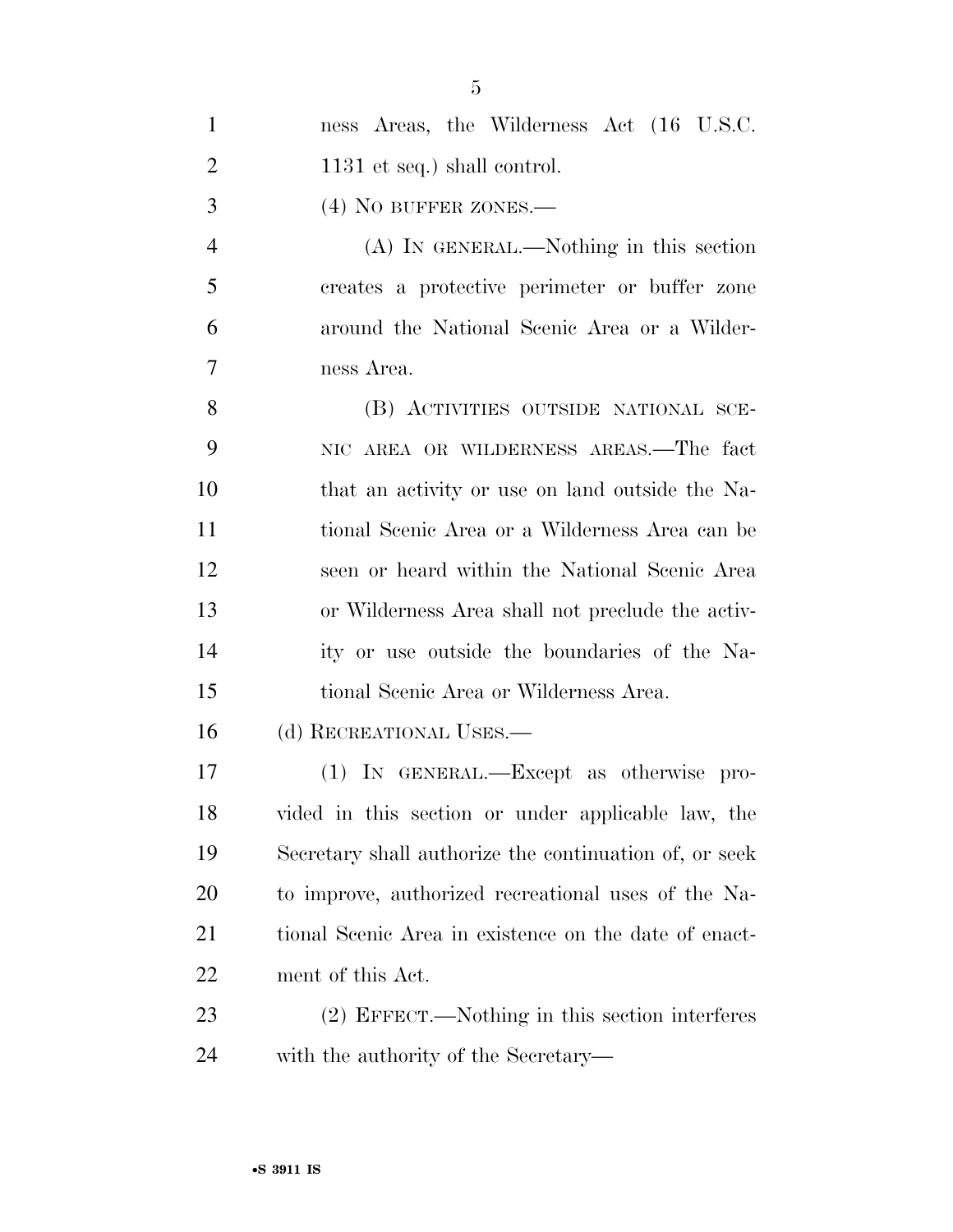| $\mathbf{1}$   | $(A)$ to maintain or improve nonmotorized             |
|----------------|-------------------------------------------------------|
| $\overline{2}$ | trails and recreation sites within the National       |
| 3              | Scenic Area;                                          |
| $\overline{4}$ | (B) to construct new nonmotorized trails              |
| 5              | and recreation sites within the National Scenic       |
| 6              | Area;                                                 |
| 7              | (C) to adjust recreational uses within the            |
| 8              | National Scenic Area for reasons of sound re-         |
| 9              | source management or public safety; and               |
| 10             | (D) to approve and issue or deny special              |
| 11             | use permits in connection with recreation within      |
| 12             | the National Scenic Area.                             |
| 13             | (3) REQUIREMENT.—Recreation within the Na-            |
| 14             | tional Scenic Area shall be conducted in a manner     |
| 15             | consistent with the purposes of the National Scenic   |
| 16             | Area described in subsection (b).                     |
| 17             | (e) TRAIL PLAN.—                                      |
| 18             | (1) IN GENERAL.—Not later than 2 years after          |
| 19             | the date of enactment of this Act, the Secretary      |
| 20             | shall develop a trail plan for National Forest System |
| 21             | land in the National Scenic Area that is not a Wil-   |
| 22             | derness Area, in order to maintain, improve, and de-  |
| 23             | velop nonmotorized recreation trails on the National  |
| 24             | Forest System land in a manner consistent with the    |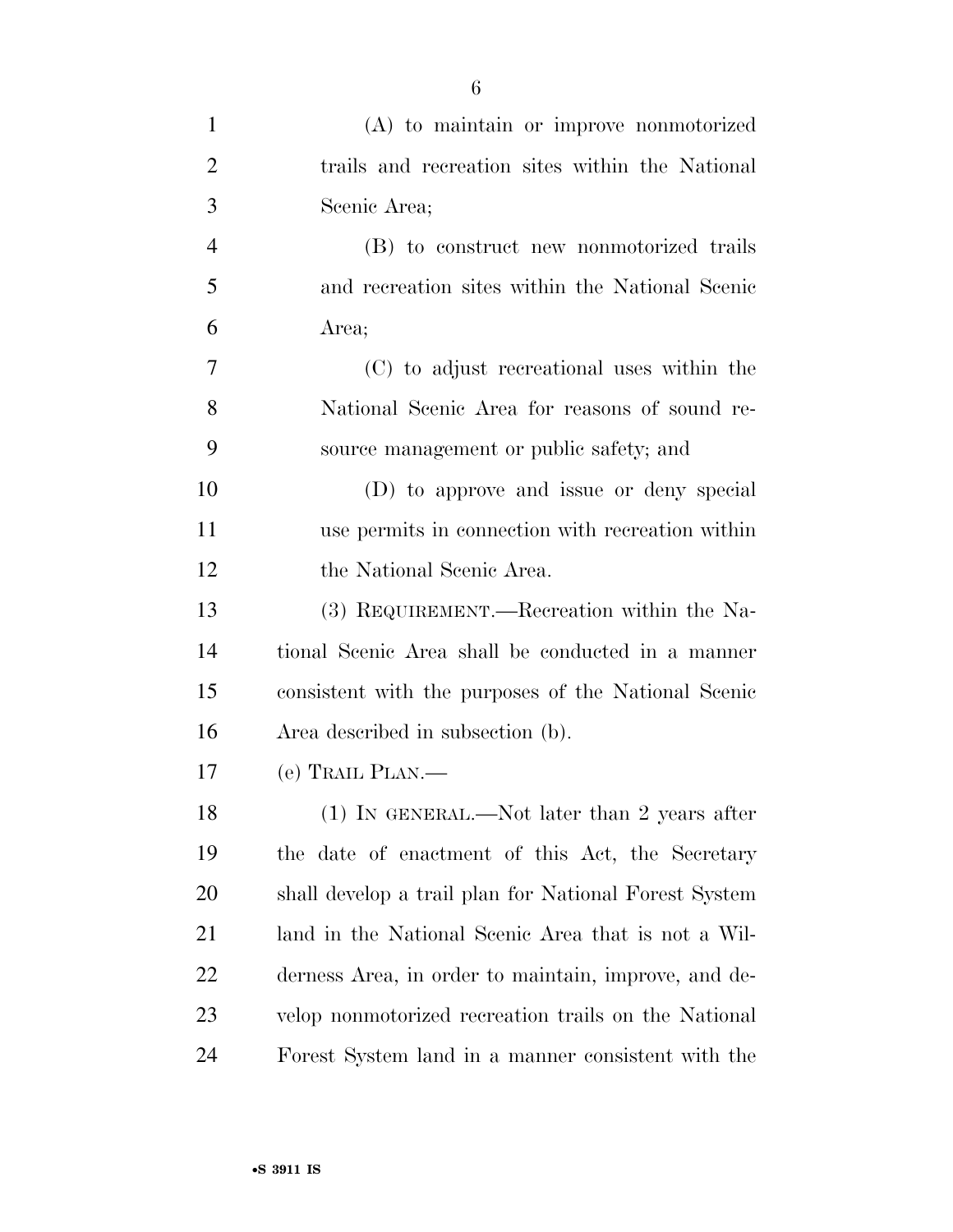| $\mathbf{1}$   | purposes of the National Scenic Area described in   |
|----------------|-----------------------------------------------------|
| $\overline{c}$ | subsection (b).                                     |
| 3              | (2) POTENTIAL INCLUSION.—The Secretary              |
| $\overline{4}$ | may address in the trail plan developed under para- |
| 5              | graph (1) National Forest System land that is near, |
| 6              | but not within the boundary of, the National Scenic |
| 7              | Area.                                               |
| 8              | (3) CONSULTATION.—In developing the trail           |
| 9              | plan under paragraph (1), the Secretary shall con-  |
| 10             | sult with interested parties, including members of  |
| 11             | the public.                                         |
| 12             | (4) REQUIREMENTS.—The trail plan developed          |
| 13             | under paragraph $(1)$ shall—                        |
| 14             | (A) promote sustainable trail management            |
| 15             | that protects natural resources and provides di-    |
| 16             | verse, high-quality, and safe recreation opportu-   |
| 17             | nities, which may include loop trails for all non-  |
| 18             | motorized uses;                                     |
| 19             | (B) consider natural resource protection,           |
| 20             | trail sustainability, and trail maintenance needs   |
| 21             | as primary factors in determining the location      |
| 22             | or relocation of trails; and                        |
| 23             | (C) develop a trail outside of the Little           |
| 24             | River Wilderness Area in the area of the Till-      |
| 25             | man Road corridor (along Forest System road         |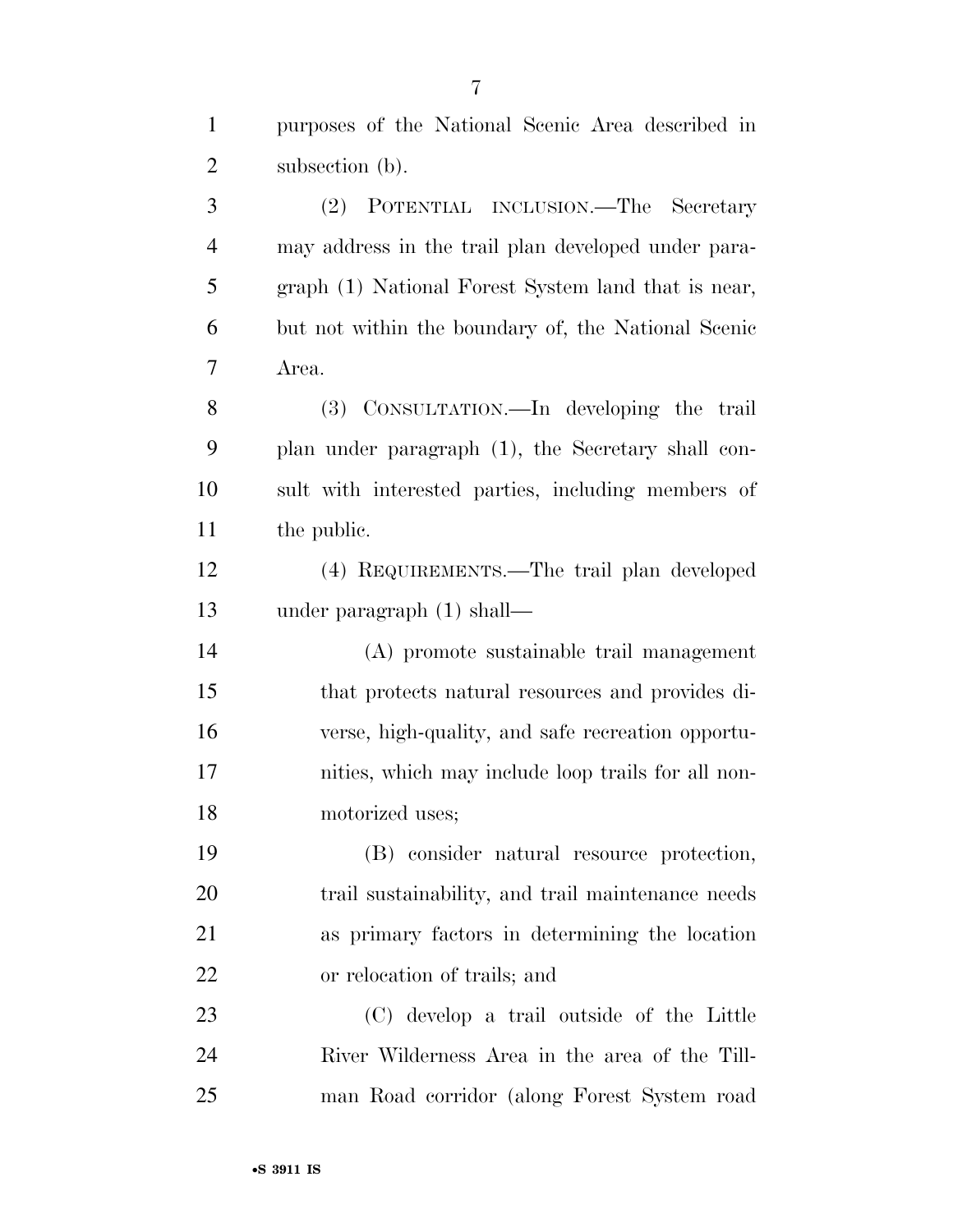| $\mathbf{1}$   | 101) to connect the Wolf Ridge Trail parking          |
|----------------|-------------------------------------------------------|
| $\overline{2}$ | area to the Wild Oak National Recreation Trail,       |
| 3              | as generally depicted on the applicable map           |
| $\overline{4}$ | filed under section $5(a)(2)$ .                       |
| 5              | (5) IMPLEMENTATION REPORT.—Not later than             |
| 6              | 2 years after the date of enactment of this Act, the  |
| 7              | Secretary shall submit to Congress a report that de-  |
| 8              | scribes the implementation of the trail plan devel-   |
| 9              | oped under paragraph (1), including the identifica-   |
| 10             | tion of the trail described in paragraph $(4)(C)$ and |
| 11             | any other priority trails identified for development. |
| 12             | $(f)$ ROADS.—                                         |
| 13             | (1) IN GENERAL.—The establishment of the              |
| 14             | National Scenic Area shall not—                       |
| 15             | (A) result in the closure of any National             |
| 16             | Forest System roads, as generally depicted on         |
| 17             | the map filed under section $5(a)(1)$ ; or            |
| 18             | (B) modify public access within the Na-               |
| 19             | tional Scenic Area.                                   |
| 20             | (2) NO NEW ROADS.—No new roads shall be               |
| 21             | constructed in the National Scenic Area after the     |
| 22             | date of enactment of this Act.                        |
| 23             | $(3)$ EFFECT.—Nothing in this section—                |
| 24             | (A) denies any owner of private land or an            |
| 25             | interest in private land that is located within       |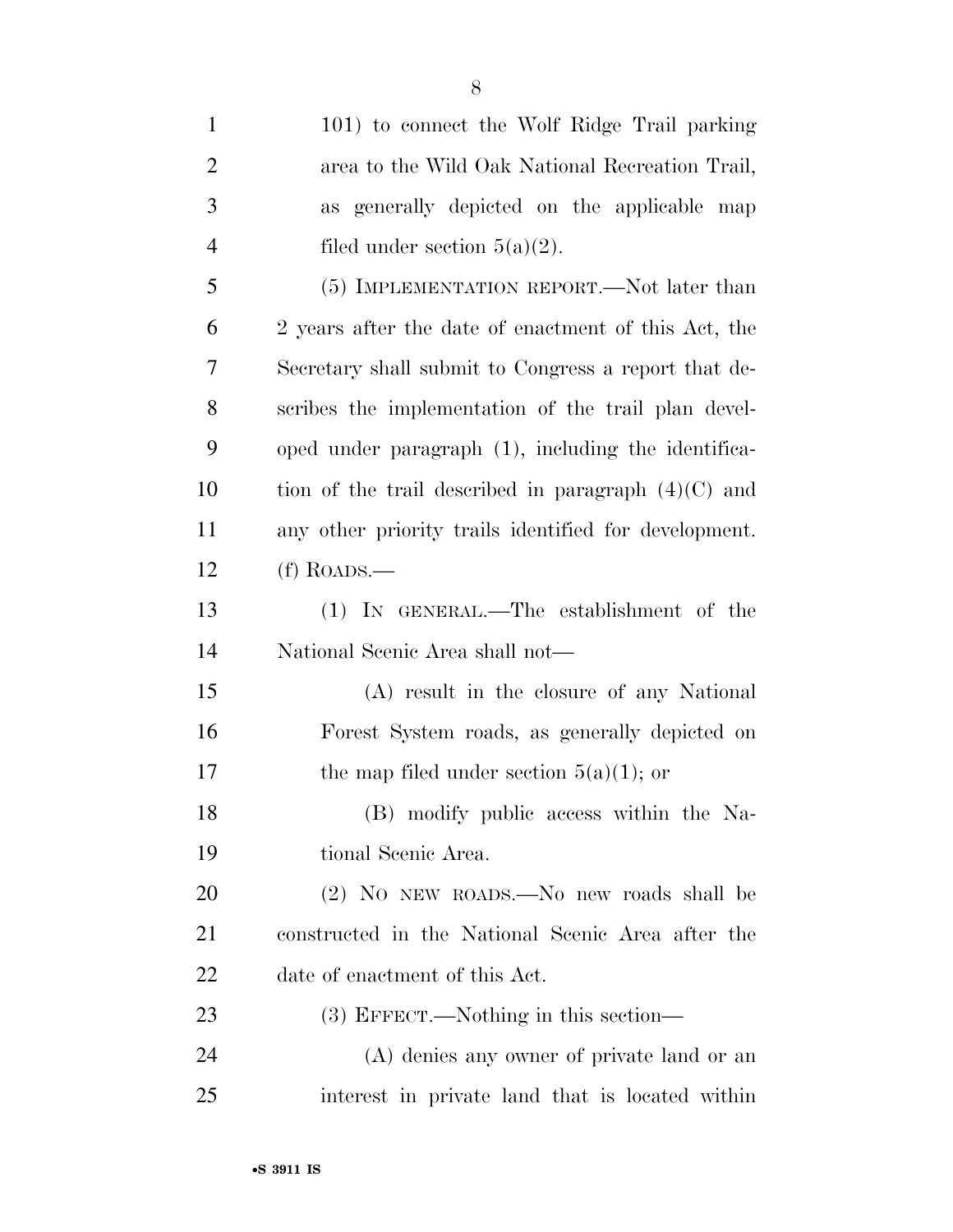| $\mathbf{1}$   | the National Scenic Area the right to access the   |
|----------------|----------------------------------------------------|
| $\overline{2}$ | private land;                                      |
| 3              | (B) alters the authority of the Secretary to       |
| $\overline{4}$ | open or close roads in the National Scenic Area    |
| 5              | in existence on the date of enactment of this      |
| 6              | Act in furtherance of the purposes of this Act;    |
| 7              | or                                                 |
| 8              | (C) alters the authority of the State—             |
| 9              | (i) to maintain the access road to the             |
| 10             | crest of Shenandoah Mountain (Route                |
| 11             | $924$ ; or                                         |
| 12             | (ii) to realign the access road de-                |
| 13             | scribed in clause (i) if necessary for rea-        |
| 14             | sons of sound resource management or               |
| 15             | public safety.                                     |
| 16             | (4) PARKING AREAS.—                                |
| 17             | (A) IN GENERAL.—Subject to subpara-                |
| 18             | $graph$ (B), the reconstruction, minor relocation, |
| 19             | and construction of parking areas in the Na-       |
| 20             | tional Scenic Area is authorized in a manner       |
| 21             | consistent with the purposes of the National       |
| 22             | Scenic Area described in subsection (b).           |
| 23             | LIMITATION.—Additional trailhead<br>(B)            |
| 24             | parking areas authorized in the National Scenic    |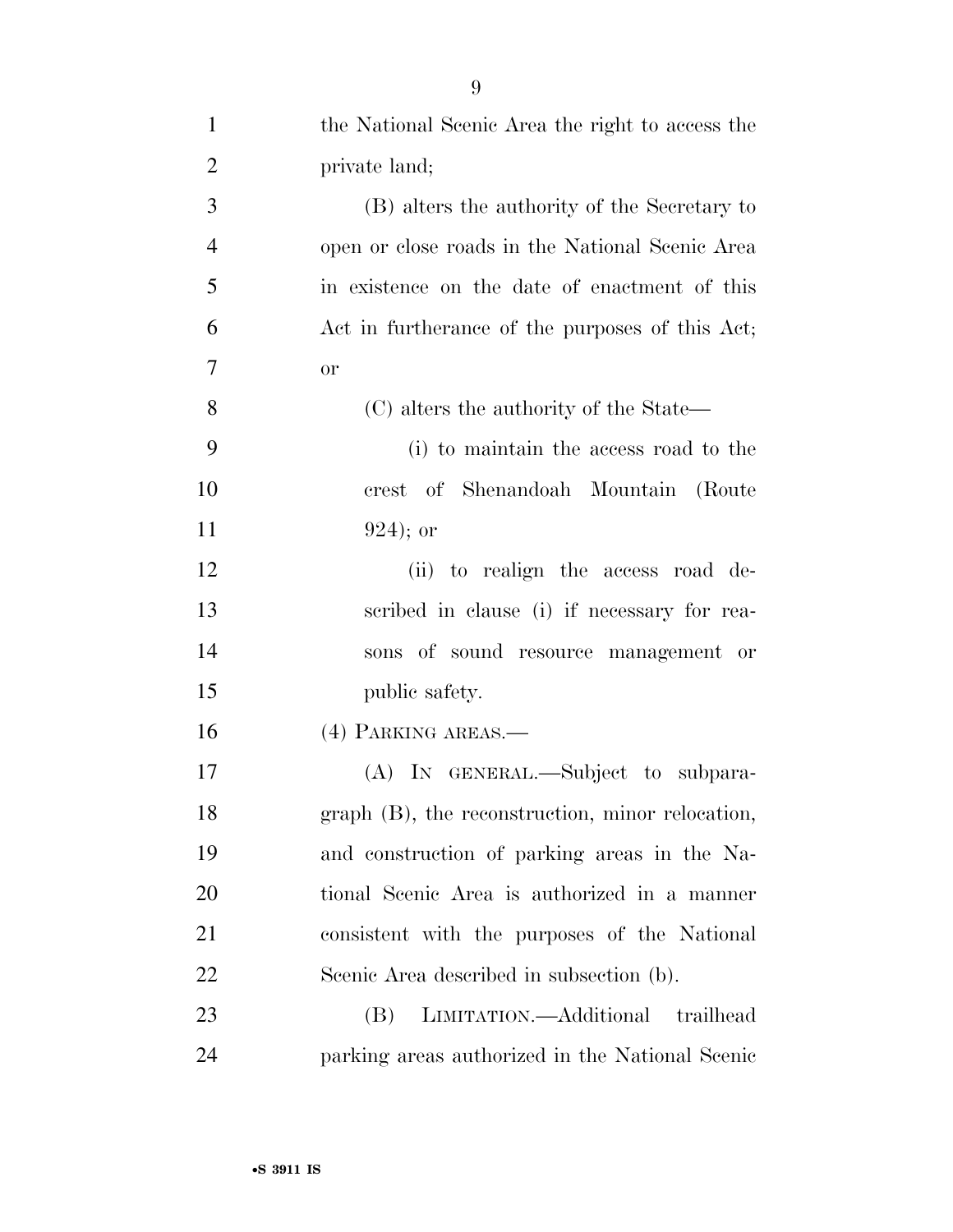Area under subparagraph (A) may only be con- structed along National Forest System roads. (g) MOTORIZED VEHICLES.—Motorized travel shall

 only be allowed on roads within the portions of the Na- tional Scenic Area that are not Wilderness Areas, in a manner consistent with subsection (f).

 (h) WATER.—The Secretary shall administer the Na- tional Scenic Area in a manner that maintains and en-hances water quality.

 (i) WATER IMPOUNDMENTS.—The establishment of the National Scenic Area shall not prohibit—

 (1) the operation, maintenance, or improvement of, or access to, dams, reservoirs, or related infra- structure in existence on the date of enactment of this Act, as generally depicted on the map filed 16 under section  $5(a)(1)$ ; or

 (2) the establishment of new dams, reservoirs, or related infrastructure if necessary for municipal use.

(j) TIMBER HARVEST.—

 (1) IN GENERAL.—Except as provided in para- graph (2), no harvesting of timber shall be allowed within the National Scenic Area.

(2) EXCEPTIONS.—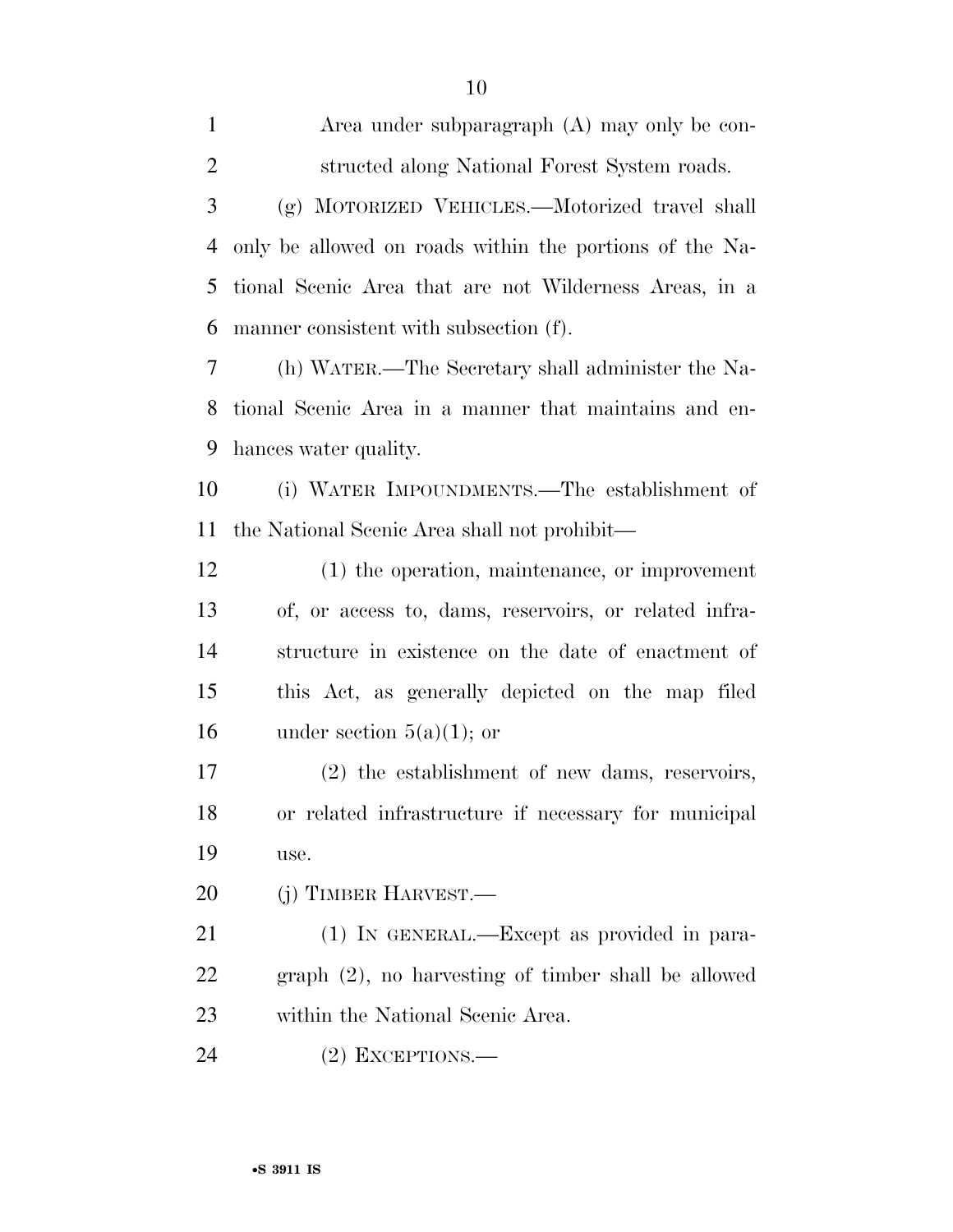| $\mathbf{1}$   | (A) NECESSARY HARVESTING.—The Sec-                  |
|----------------|-----------------------------------------------------|
| $\overline{2}$ | retary may authorize harvesting of timber in        |
| 3              | the National Scenic Area if the Secretary deter-    |
| $\overline{4}$ | mines that the harvesting is necessary—             |
| 5              | (i) to control fire;                                |
| 6              | (ii) to provide for public safety or trail          |
| 7              | access;                                             |
| 8              | (iii) to construct or maintain over-                |
| 9              | looks and vistas; or                                |
| 10             | (iv) to control insect or disease out-              |
| 11             | breaks.                                             |
| 12             | (B) FIREWOOD FOR PERSONAL USE.-                     |
| 13             | Firewood may be harvested for personal use          |
| 14             | along roads within the National Scenic Area,        |
| 15             | subject to any conditions that the Secretary        |
| 16             | may require.                                        |
| 17             | (k) INSECT AND DISEASE OUTBREAKS.—                  |
| 18             | $(1)$ IN GENERAL.—Subject to paragraph $(2)$ ,      |
| 19             | the Secretary may carry out activities necessary to |
| 20             | control insect and disease outbreaks in a manner    |
| 21             | consistent with the purposes of the National Scenic |
| 22             | Area described in subsection $(b)$ —                |
| 23             | $(A)$ to maintain scenic quality;                   |
| 24             | (B) to reduce hazards to visitors; or               |
| 25             | (C) to protect private land.                        |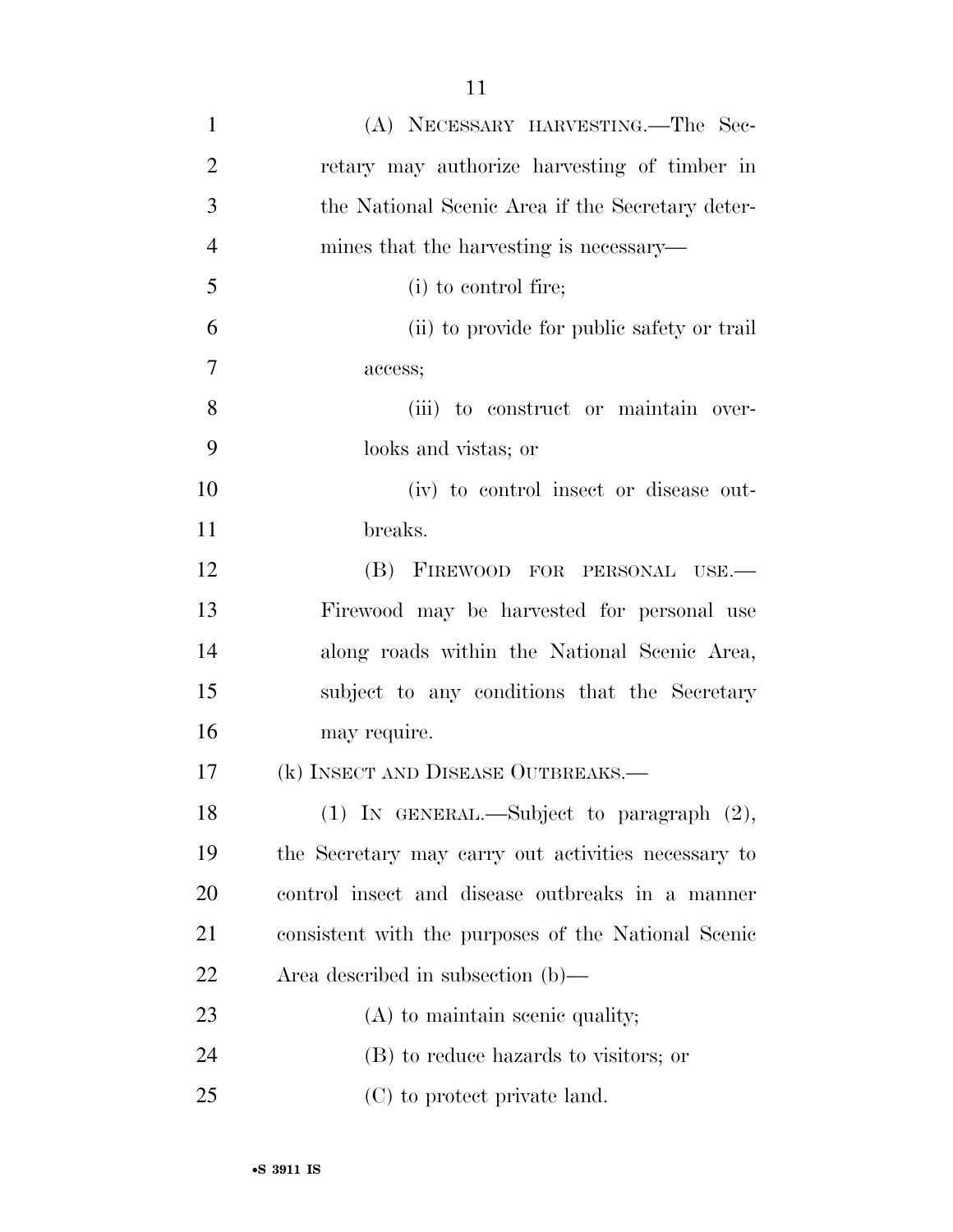| $\mathbf{1}$   | (2) LIMITATIONS.—For purposes of activities               |
|----------------|-----------------------------------------------------------|
| $\overline{2}$ | carried out under paragraph $(1)$ —                       |
| 3              | (A) native forest insect and disease out-                 |
| $\overline{4}$ | breaks shall be controlled only—                          |
| 5              | (i) to prevent unacceptable damage to                     |
| 6              | resources on adjacent land; or                            |
| 7              | (ii) to protect threatened, endangered,                   |
| 8              | sensitive, or locally rare species, with bio-             |
| 9              | logical control methods being favored; and                |
| 10             | (B) nonnative insects and diseases may be                 |
| 11             | eradicated or suppressed only in order to pre-            |
| 12             | vent a loss of a special biological community.            |
| 13             | (1) VEGETATION MANAGEMENT.—The Secretary may              |
| 14             | engage in vegetation manipulation practices within the    |
| 15             | National Scenic Area in a manner consistent with the pur- |
| 16             | poses of the National Scenic Area described in subsection |
| 17             | $(b)$ —                                                   |
| 18             | (1) to maintain wildlife clearings and scenic en-         |
| 19             | hancements in existence on the date of enactment of       |
| 20             | this Act; or                                              |
| 21             | $(2)$ to construct not more than 100 acres of ad-         |
| 22             | ditional wildlife clearings by—                           |
| 23             | (A) expanding wildlife clearings in exist-                |
| 24             | ence on the date of enactment of this Act; or             |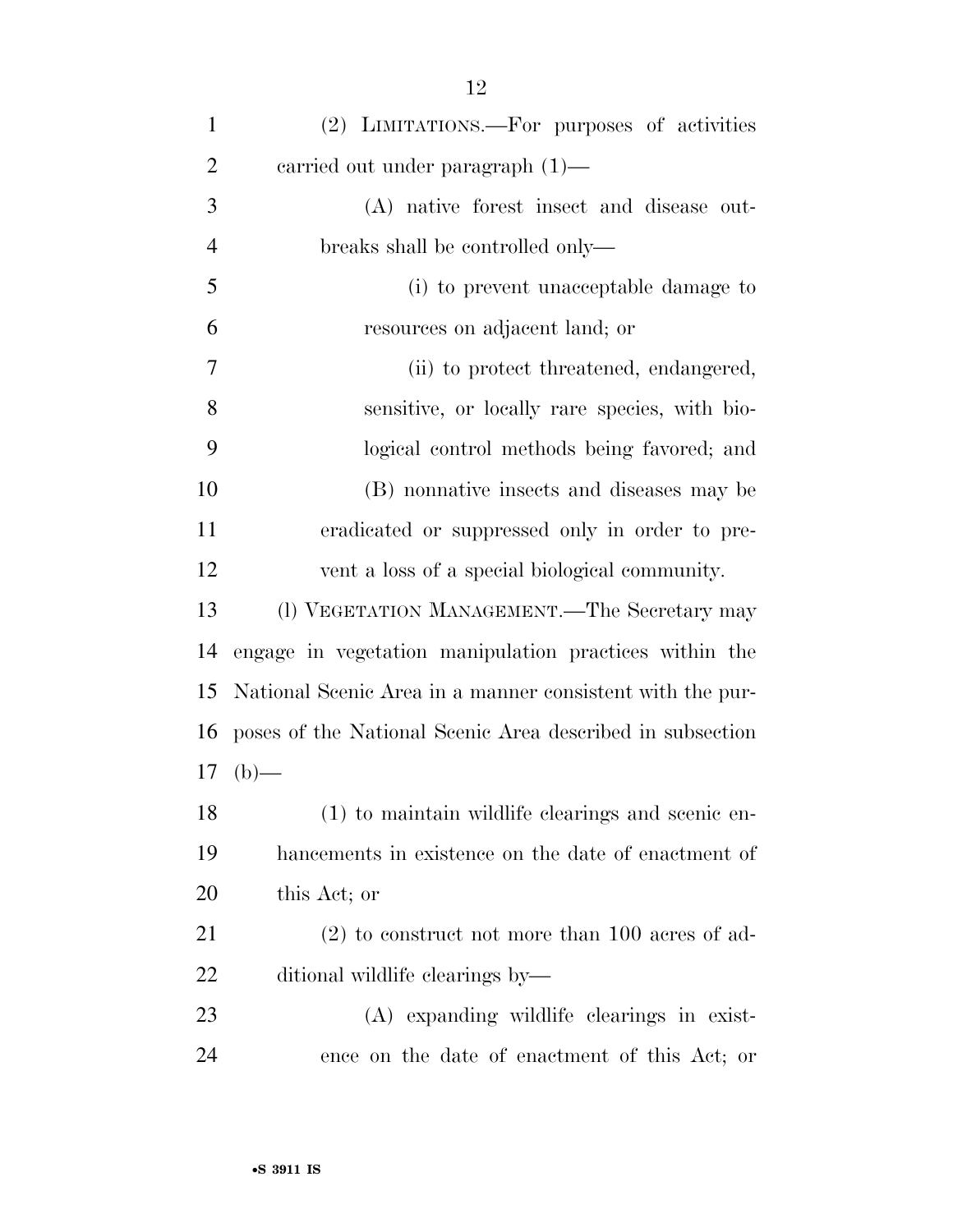| $\mathbf{1}$   | (B) constructing new wildlife clearings of               |
|----------------|----------------------------------------------------------|
| $\overline{2}$ | approximately 2 to 5 acres.                              |
| 3              | (m) WILDFIRE SUPPRESSION.-                               |
| $\overline{4}$ | $(1)$ IN GENERAL.—Nothing in this section pro-           |
| 5              | hibits the Secretary, in cooperation with other Fed-     |
| 6              | eral, State, and local agencies, as appropriate, from    |
| 7              | carrying out wildfire suppression activities within the  |
| 8              | National Scenic Area.                                    |
| 9              | (2) REQUIREMENTS.—Wildfire suppression ac-               |
| 10             | tivities within the National Scenic Area shall be car-   |
| 11             | ried out—                                                |
| 12             | $(A)$ in a manner consistent with the pur-               |
| 13             | poses of the National Scenic Area described in           |
| 14             | subsection (b); and                                      |
| 15             | (B) using such means as the Secretary de-                |
| 16             | termines to be appropriate.                              |
| 17             | (n) PRESCRIBED FIRE.—Nothing in this section pro-        |
|                | 18 hibits the Secretary from conducting prescribed burns |
| 19             | within the National Scenic Area in a manner consistent   |
| 20             | with the purposes of the National Scenic Area described  |
| 21             | in subsection (b).                                       |
| 22             | $(o)$ WITHDRAWAL.—                                       |
| 23             | (1) IN GENERAL.—Subject to valid existing                |
| 24             | rights, all Federal land within the National Scenic      |
| 25             | Area is withdrawn from—                                  |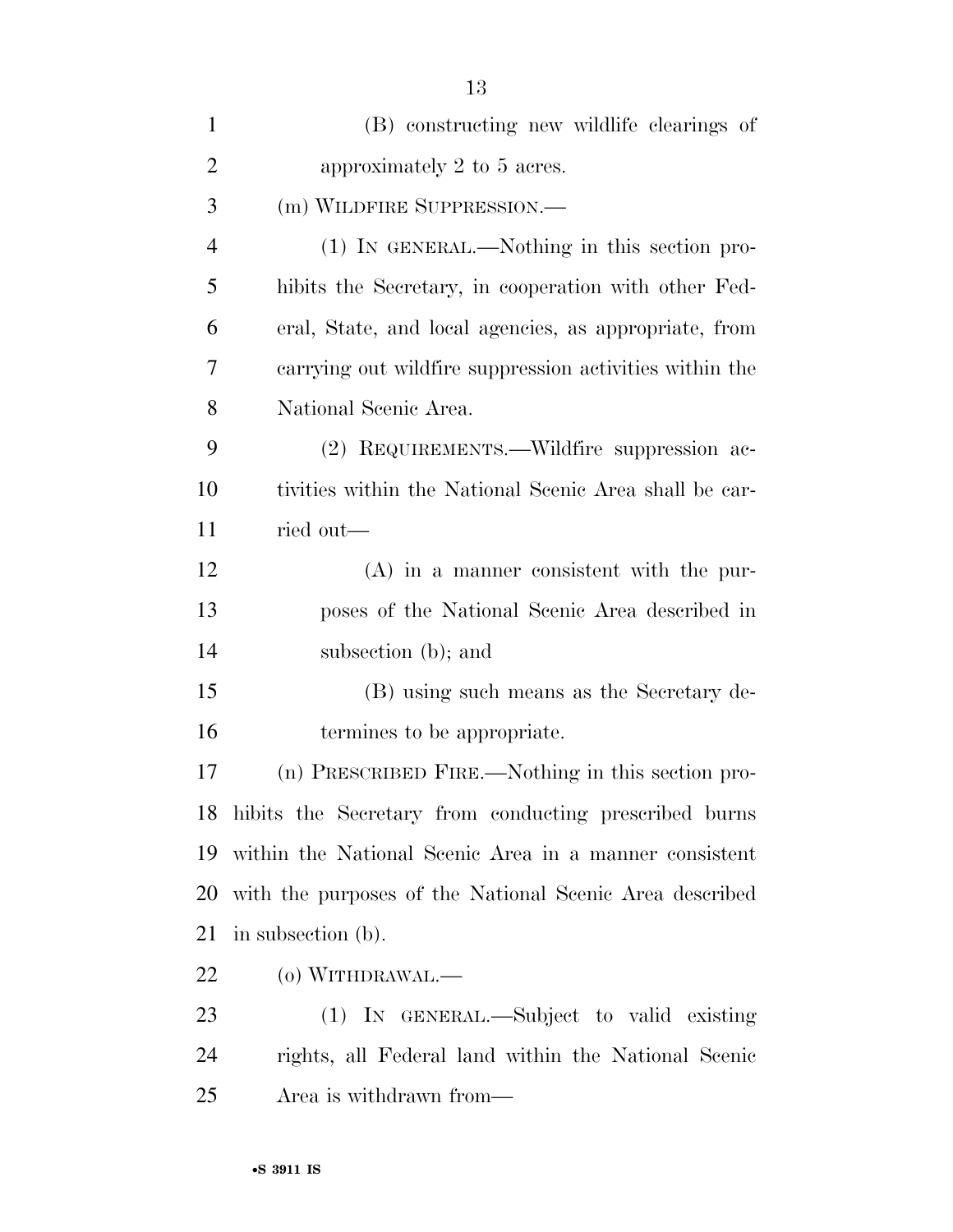| $\mathbf{1}$   | (A) entry, appropriation, or disposal under           |
|----------------|-------------------------------------------------------|
| $\overline{2}$ | the public land laws;                                 |
| 3              | (B) location, entry, and patent under the             |
| $\overline{4}$ | mining laws;                                          |
| 5              | (C) operation of the mineral leasing and              |
| 6              | geothermal leasing laws;                              |
| 7              | (D) wind energy development; and                      |
| 8              | (E) designation of new utility corridors,             |
| 9              | utility rights-of-way, or communication sites.        |
| 10             | (2) EFFECT.—The withdrawal under paragraph            |
| 11             | (1) shall not deny access to private interests within |
| 12             | the National Scenic Area.                             |
| 13             | (p) MANAGEMENT PLAN.—                                 |
| 14             | $(1)$ In GENERAL.—As soon as practicable after        |
| 15             | the date of the completion of the trail plan under    |
| 16             | subsection (e), but not later than 2 years after the  |
| 17             | date of enactment of this Act, the Secretary shall    |
| 18             | develop as an amendment to the land and resource      |
| 19             | management plan for the George Washington Na-         |
| 20             | tional Forest a management plan for the National      |
| 21             | Scenic Area that is consistent with this section.     |
| 22             | (2) EFFECT.—Nothing in this subsection re-            |
| 23             | quires the Secretary to revise the land and resource  |
| 24             | management plan for the George Washington Na-         |
| 25             | tional Forest under section 6 of the Forest and       |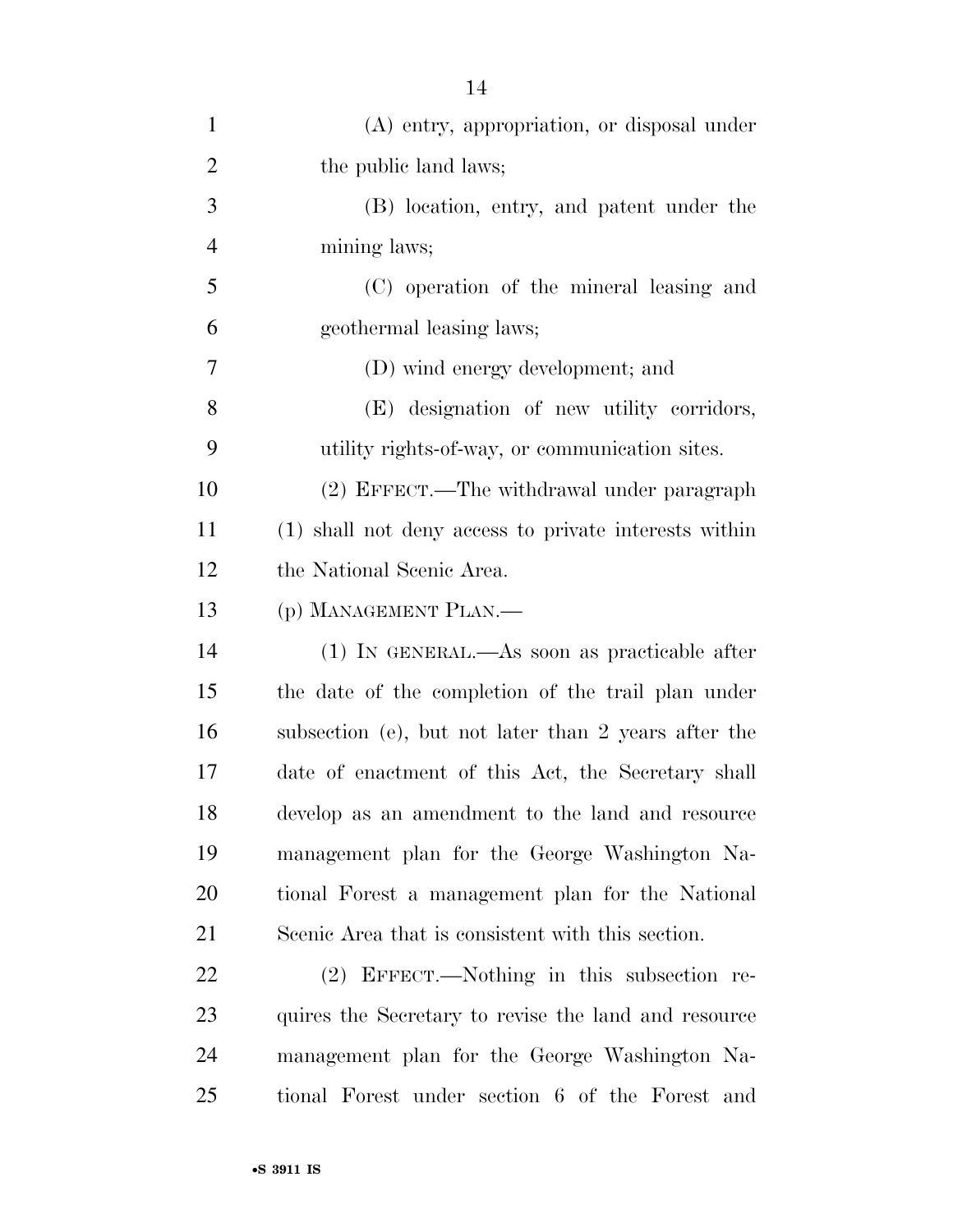Rangeland Renewable Resources Planning Act of 2 1974 (16 U.S.C. 1604).

#### **SEC. 4. DESIGNATION OF WILDERNESS AREAS.**

 Section 1 of Public Law 100–326 (16 U.S.C. 1132 note; 102 Stat. 584; 114 Stat. 2057; 123 Stat. 1002) is amended by adding at the end the following:

7 "(21) SKIDMORE FORK WILDERNESS.—Certain land in the George Washington National Forest comprising approximately 5,079 acres, as generally depicted on the applicable map filed under section  $5(a)(2)$  of the Shenandoah Mountain Act of 2022, which shall be known as the 'Skidmore Fork Wilder-ness'.

14 ''(22) RAMSEYS DRAFT WILDERNESS ADDI- TION.—Certain land in the George Washington Na- tional Forest comprising approximately 6,963 acres, as generally depicted on the applicable map filed under section 5(a)(2) of the Shenandoah Mountain Act of 2022, which shall be incorporated into the Ramseys Draft Wilderness designated by Public Law 98–586 (16 U.S.C. 1132 note; 98 Stat. 3106).

22 "(23) LYNN HOLLOW WILDERNESS.—Certain land in the George Washington National Forest comprising approximately 3,574 acres, as generally depicted on the applicable map filed under section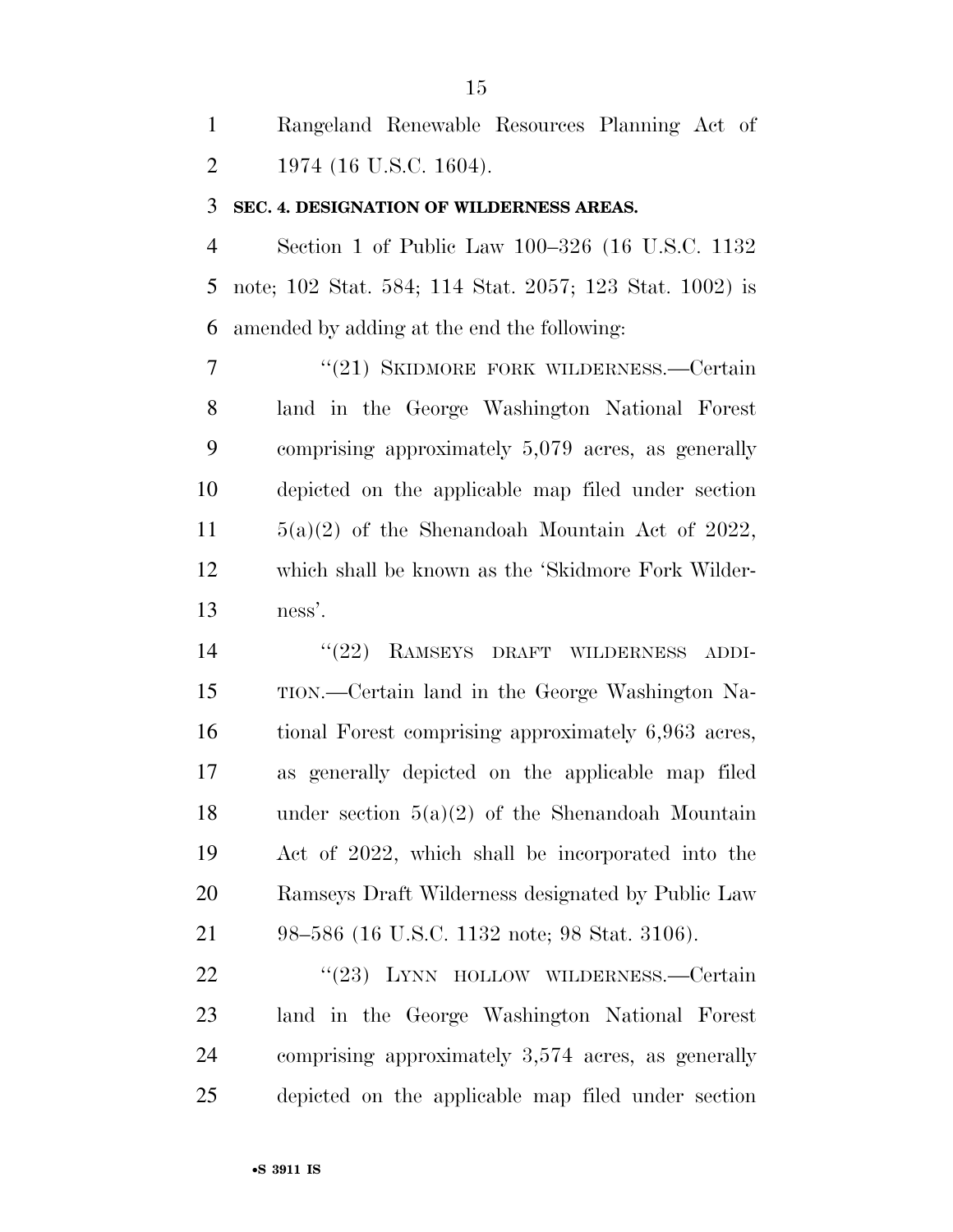$1 \qquad 5(a)(2)$  of the Shenandoah Mountain Act of 2022, which shall be known as the 'Lynn Hollow Wilder-ness'.

 ''(24) LITTLE RIVER WILDERNESS.—Certain land in the George Washington National Forest comprising approximately 12,461 acres, as generally depicted on the applicable map filed under section  $5(a)(2)$  of the Shenandoah Mountain Act of 2022, which shall be known as the 'Little River Wilder-ness'.

11 "(25) BEECH LICK KNOB WILDERNESS.—Cer- tain land in the George Washington National Forest comprising approximately 5,764 acres, as generally depicted on the applicable map filed under section  $15 \qquad 5(a)(2)$  of the Shenandoah Mountain Act of 2022, which shall be known as the 'Beech Lick Knob Wil-derness'.''.

### **SEC. 5. MAPS AND BOUNDARY DESCRIPTIONS.**

 (a) FILING.—As soon as practicable after the date of enactment of this Act, the Secretary shall file with the Committee on Agriculture, Nutrition, and Forestry of the Senate and the Committee on Natural Resources and the Committee on Agriculture of the House of Representatives maps and boundary descriptions of—

(1) the National Scenic Area; and